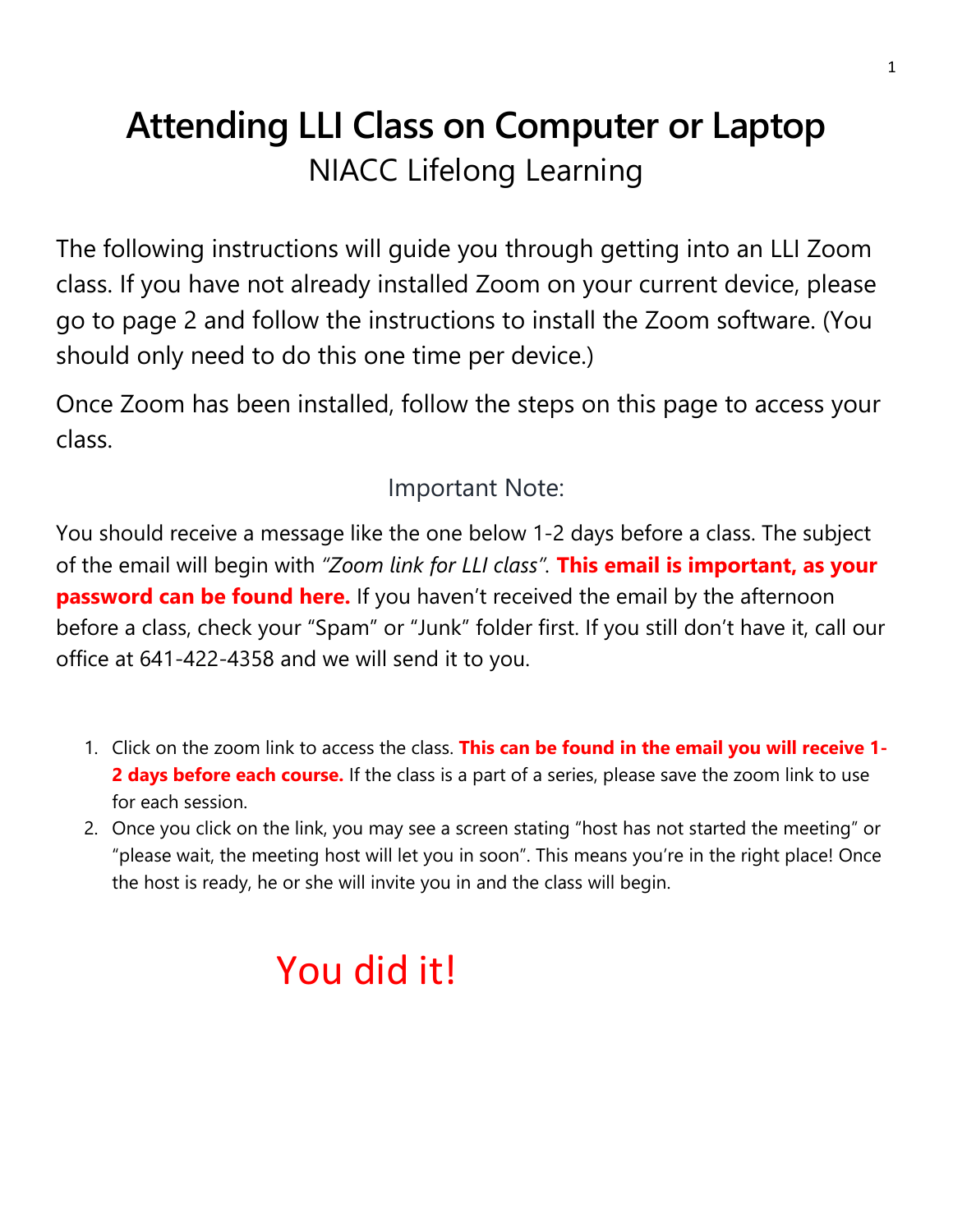## **Installing Zoom on Your Computer or Laptop** NIACC Lifelong Learning

The following instructions will guide you through downloading the Zoom software on your computer or laptop. Doing this will allow your machine to run efficiently when you join future Zoom classes. **You should only need to do this once per device, so these steps should not be taken every time you join a class.**

Once Zoom has been installed, go back to page 2 and follow the instructions for accessing your class.

1. On your web browser, type in [www.zoom.us/download](http://www.zoom.us/download) in the search line.



2. Click the **Download** button in the "Zoom Client for Meetings" section (see below).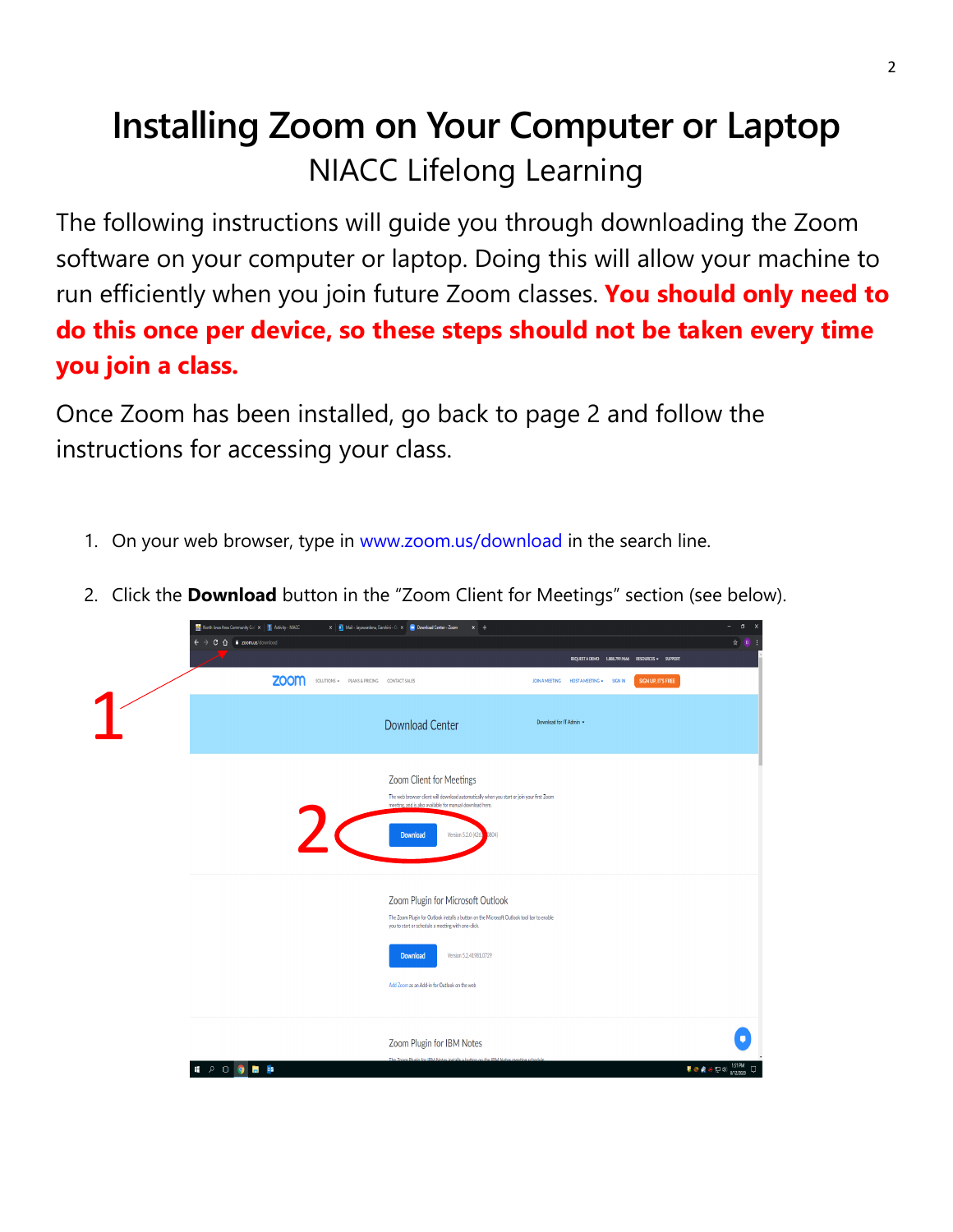3. On the bottom left-hand-side, click on the arrow for Zoominstaller.

| North Iowa Area Community Col X   Activity - NIACC<br>X 0 Mail - Jayanardena, Darshini - O. X 0 Download Center - Zoom<br>$x +$ |                                                                                                                                                                                                                                    |                                                                  | o<br>$\overline{\phantom{a}}$<br>$\boldsymbol{\mathsf{x}}$                                                            |
|---------------------------------------------------------------------------------------------------------------------------------|------------------------------------------------------------------------------------------------------------------------------------------------------------------------------------------------------------------------------------|------------------------------------------------------------------|-----------------------------------------------------------------------------------------------------------------------|
| $\leftarrow$ $\rightarrow$<br>$C$ $\Omega$ i zoomus/download                                                                    |                                                                                                                                                                                                                                    |                                                                  | ☆ 0                                                                                                                   |
|                                                                                                                                 |                                                                                                                                                                                                                                    | REQUEST A DEMO 1.888.799.9666 RESOURCES = SUPPORT                |                                                                                                                       |
| <b>ZOOM</b>                                                                                                                     | SOLUTIONS · PLANS & PRICING CONTACT SALES                                                                                                                                                                                          | SIGN UP, IT'S FREE<br>JOIN A MEETING HOST A MEETING +<br>SIGN IN |                                                                                                                       |
|                                                                                                                                 | <b>Download Center</b>                                                                                                                                                                                                             | Download for IT Admin -                                          |                                                                                                                       |
|                                                                                                                                 | Zoom Client for Meetings<br>The web browser client will download automatically when you start or join your first Zoom<br>meeting, and is also available for manual download here.<br><b>Download</b><br>Version 5.2.0 (42619.0804) |                                                                  |                                                                                                                       |
|                                                                                                                                 | Zoom Plugin for Microsoft Outlook<br>The Zoom Plugin for Outlook installs a button on the Microsoft Outlook tool bar to enable<br>you to start or schedule a meeting with one-click.                                               |                                                                  |                                                                                                                       |
|                                                                                                                                 | <b>Download</b><br>Version 5.2.41981.0729                                                                                                                                                                                          |                                                                  |                                                                                                                       |
| 3                                                                                                                               | Add Zoom as an Add-in for Outlook on the web                                                                                                                                                                                       |                                                                  |                                                                                                                       |
|                                                                                                                                 |                                                                                                                                                                                                                                    |                                                                  |                                                                                                                       |
| 2 Zoominstaller (1) exe                                                                                                         |                                                                                                                                                                                                                                    |                                                                  | Show all X                                                                                                            |
| ×<br>05<br><b>REACTION 9 R</b>                                                                                                  |                                                                                                                                                                                                                                    |                                                                  | $\blacksquare \bullet \blacktriangle \circ \mathop{\boxdot}^{\mathop{\text{\rm bdim}}}_{\text{\rm SU}(2020)} \square$ |

4. Click **Open**.

 $\bigg($